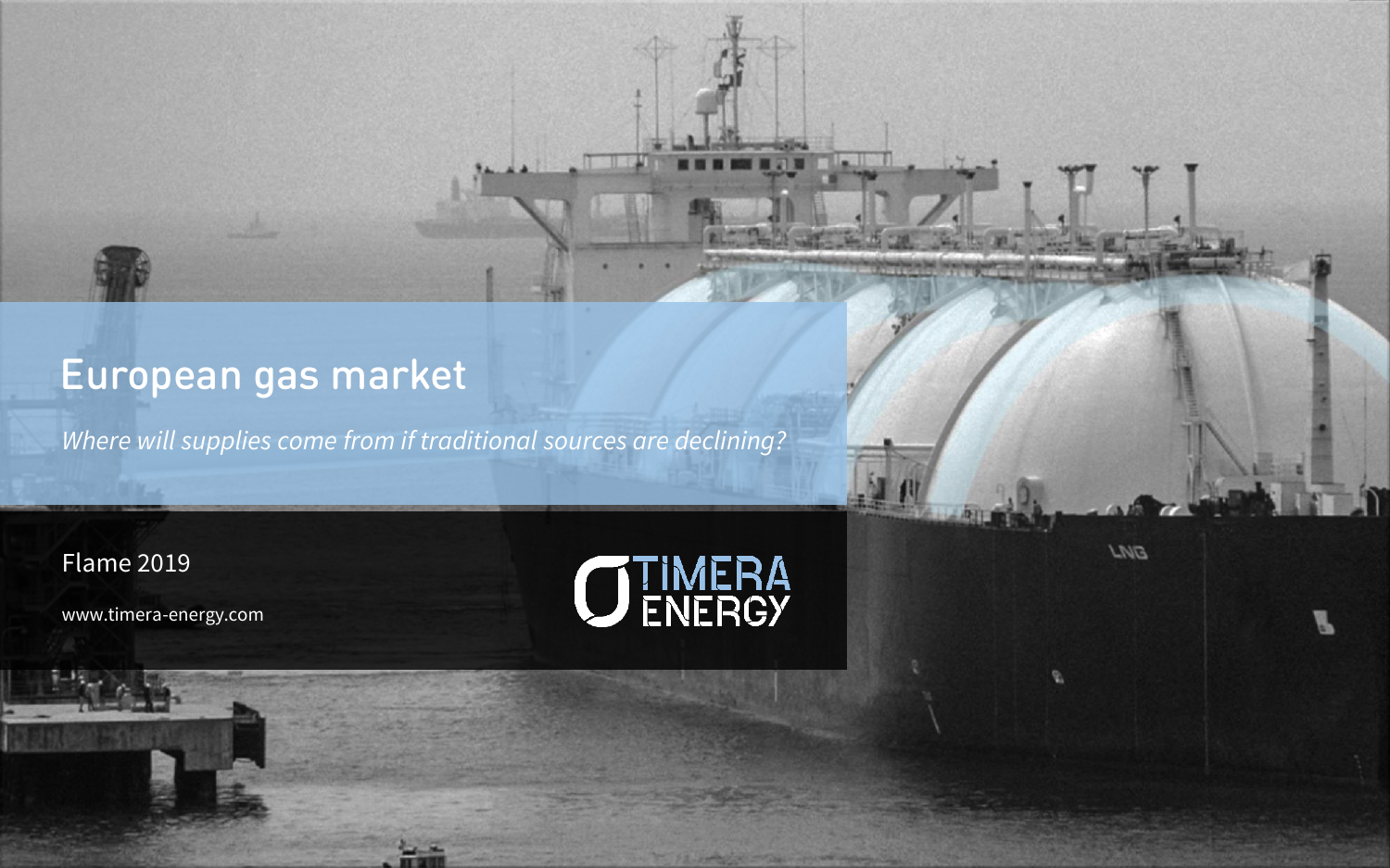# Market drivers & commercial challenges

## **3 key market drivers:**

- **1.** Demand: **power sector**
- **2.** Supply: **LNG flows**
- **3.** Supply: **pipeline flows**

# **3 key commercial challenges**

- **1. Value capture:** value shift to prompt
- **2. Portfolio construction:**  supply chain refocusing
- **3. Asset investment:**  structural shift in risk/return profiles



Gas market evolution & asset investment

olution & ass

iet investmen

**JTIMERAENERGY** 

May 2019

2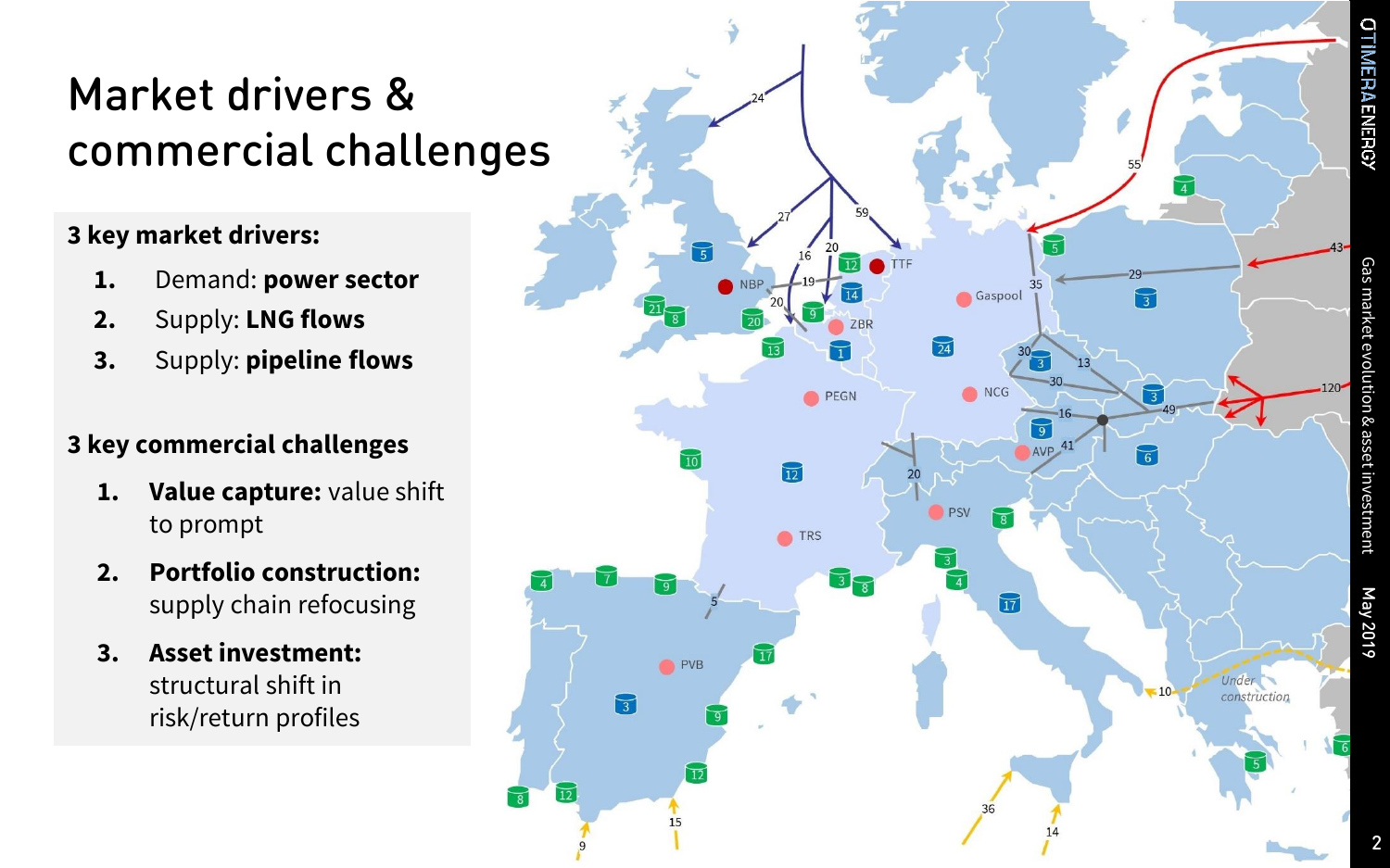# Demand: Power sector is key

# **Short term:**

- Price responsiveness allows Europe to absorb LNG
- Coal / gas switching key hub price anchor

# **Long Term:**

- Coal & nuke closures across 2020s favour gas-fired plants
- But rising intermittency  $\rightarrow$ increased need for gas supply flex

#### Global gas price benchmarks

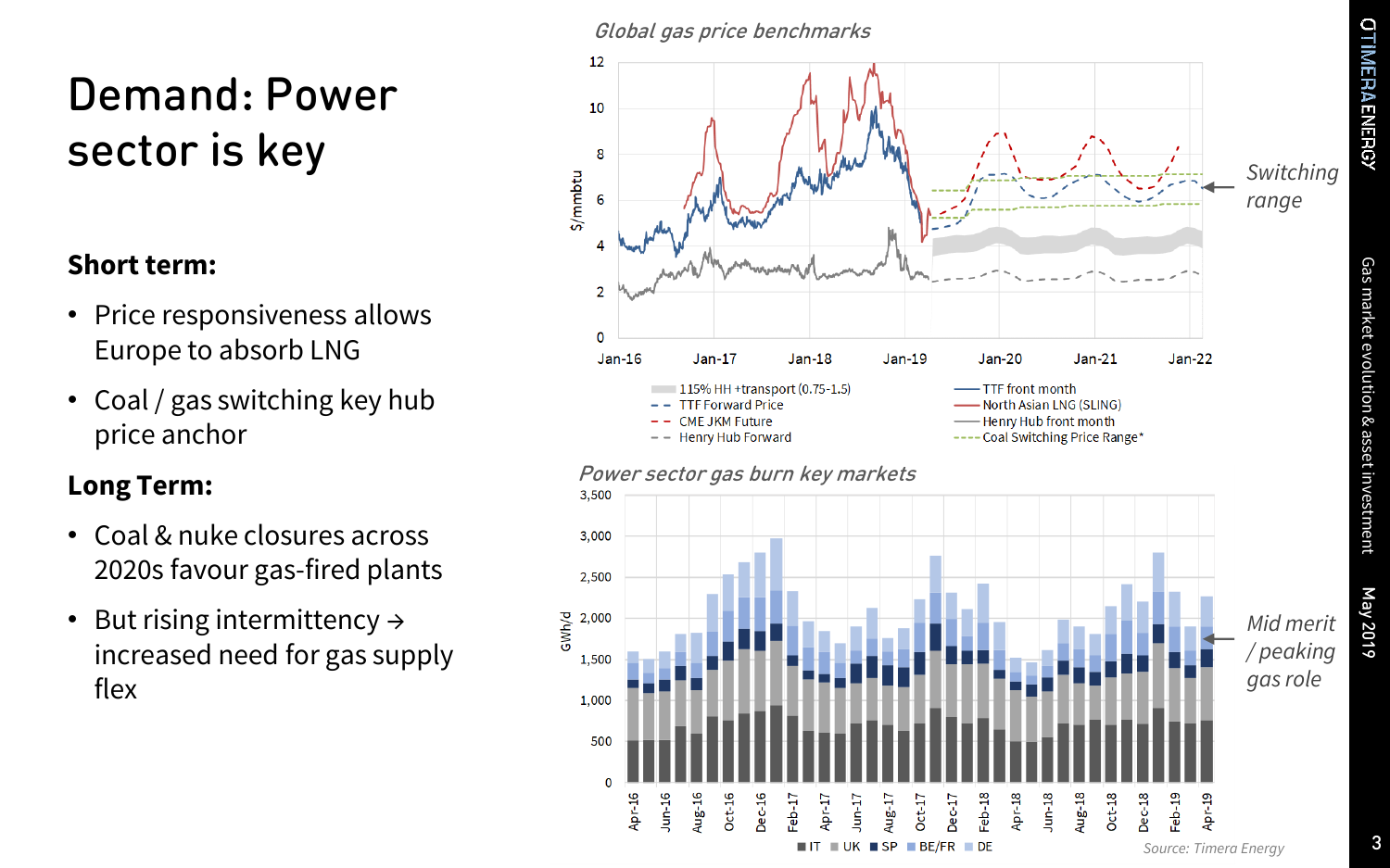# Gas market evolution & asset investment Gas market evolution & asset investment

May 2019

# Supply: LNG flows

### **Short term:**

- Growing LNG surplus since Q4 2018
- Balance of new supply vs Asian demand growth key across 2019-21



#### European LNG import volumes

## Long Run Marginal Cost (LRMC) of new supply sources



# **Long Term:**

- Europe & Asia need new supply across 2020s
- LRMC of marginal new LNG supply key in setting price levels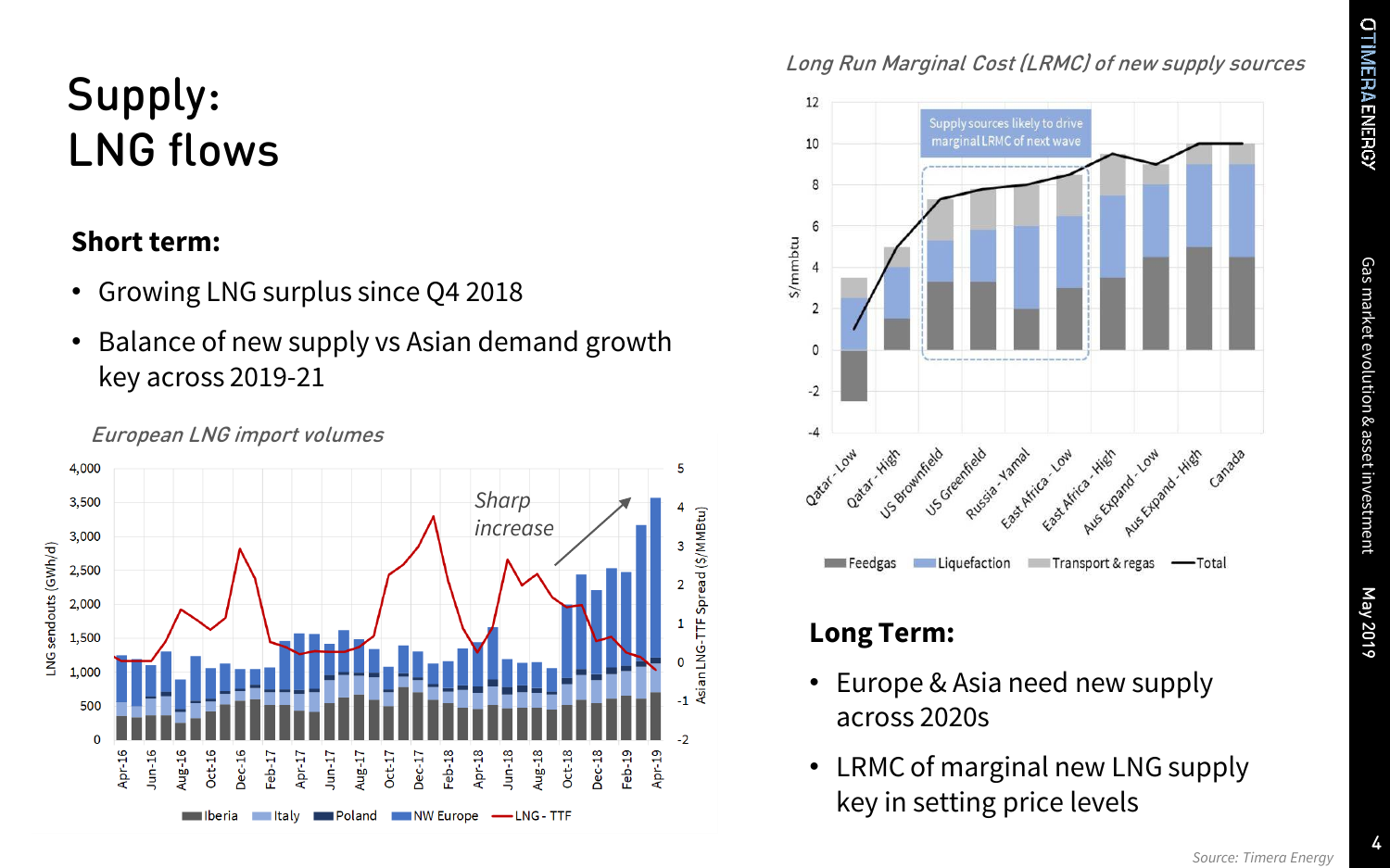Gas market evolution & asset investment

Gas market evolution & asset investment

# Supply: Pipeline flows

# **Its all about Russia**

# **Short term:**

• High RU flows likely to continue but pipe constraints until Nord. 2

# **Long Term:**

• RU in strong position to provide new supply… but competing against 'price taking' LNG

- M&A activity promoting investment & efficient use of existing infrastructure
- But still mature basin in decline (NCS from early/mid 2020s)



■ NordStream

 $\blacksquare$  Yamal



■ Brotherhood

May 2019

5

 $\blacksquare$  Current flows  $\blacksquare$  Ukraine route  $\blacksquare$  TAP  $\blacksquare$  Nordstream 2 - 1  $\blacksquare$  Nordstream 2 - 2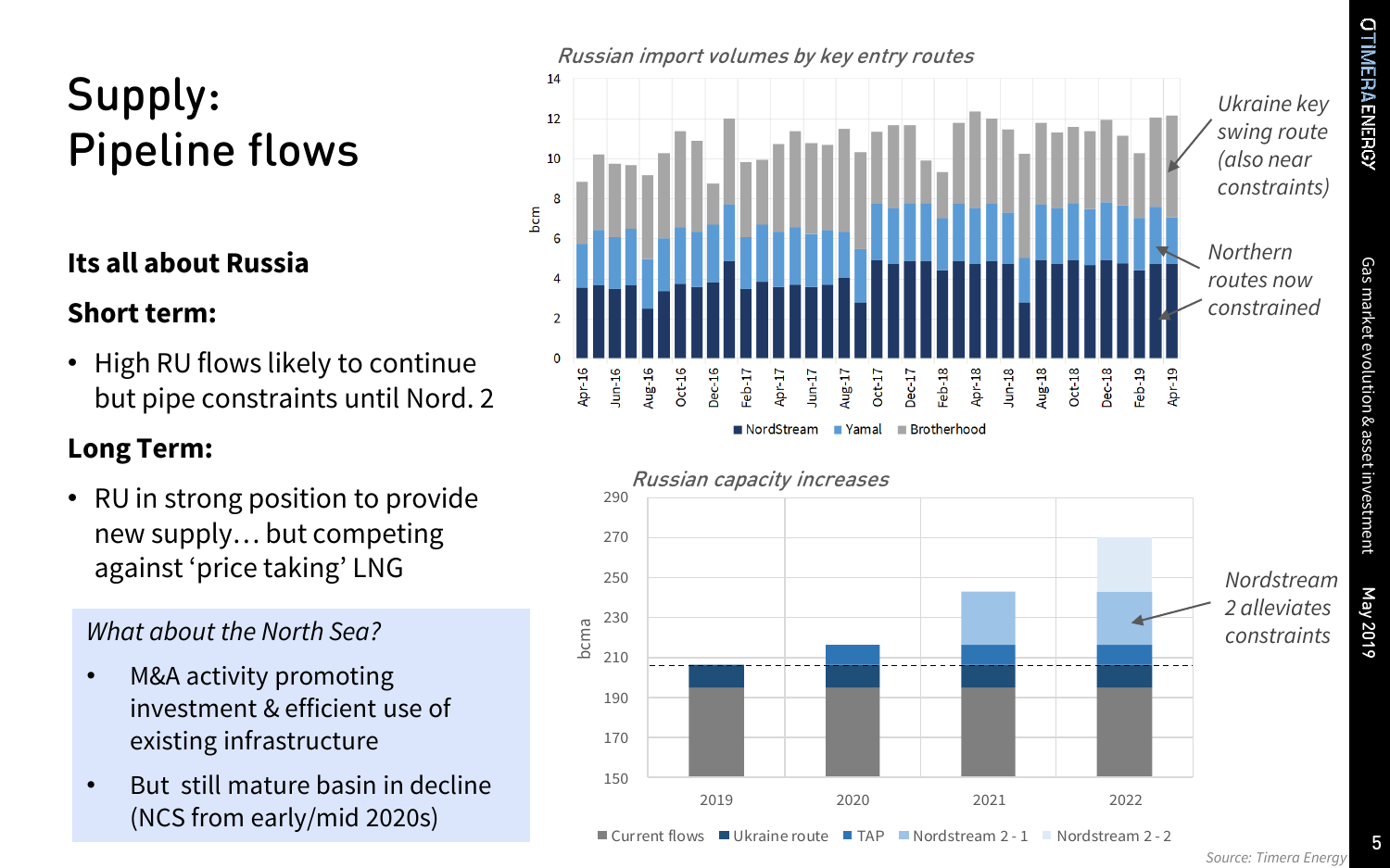# Gas market evolution & asset investment Gas market evolution & asset investment

# 3 scenarios for price evolution

# **Squeeze**

Strong Asian demand outstrips supply

# **Consensus**

Prices gradually rise as market tightens

# **Slowdown**

LNG spills into Europe continues (e.g. demand shock)

*Note: Asia & Europe structurally converged*

## **3 key drivers of increasing supply flex value**

- 1. Import dependency longer supply chains
- 2. Power sector swing gas on margin + intermittency
- 3. Ageing infrastructure low investment this decade

#### 3 potential paths for European hub price evolution

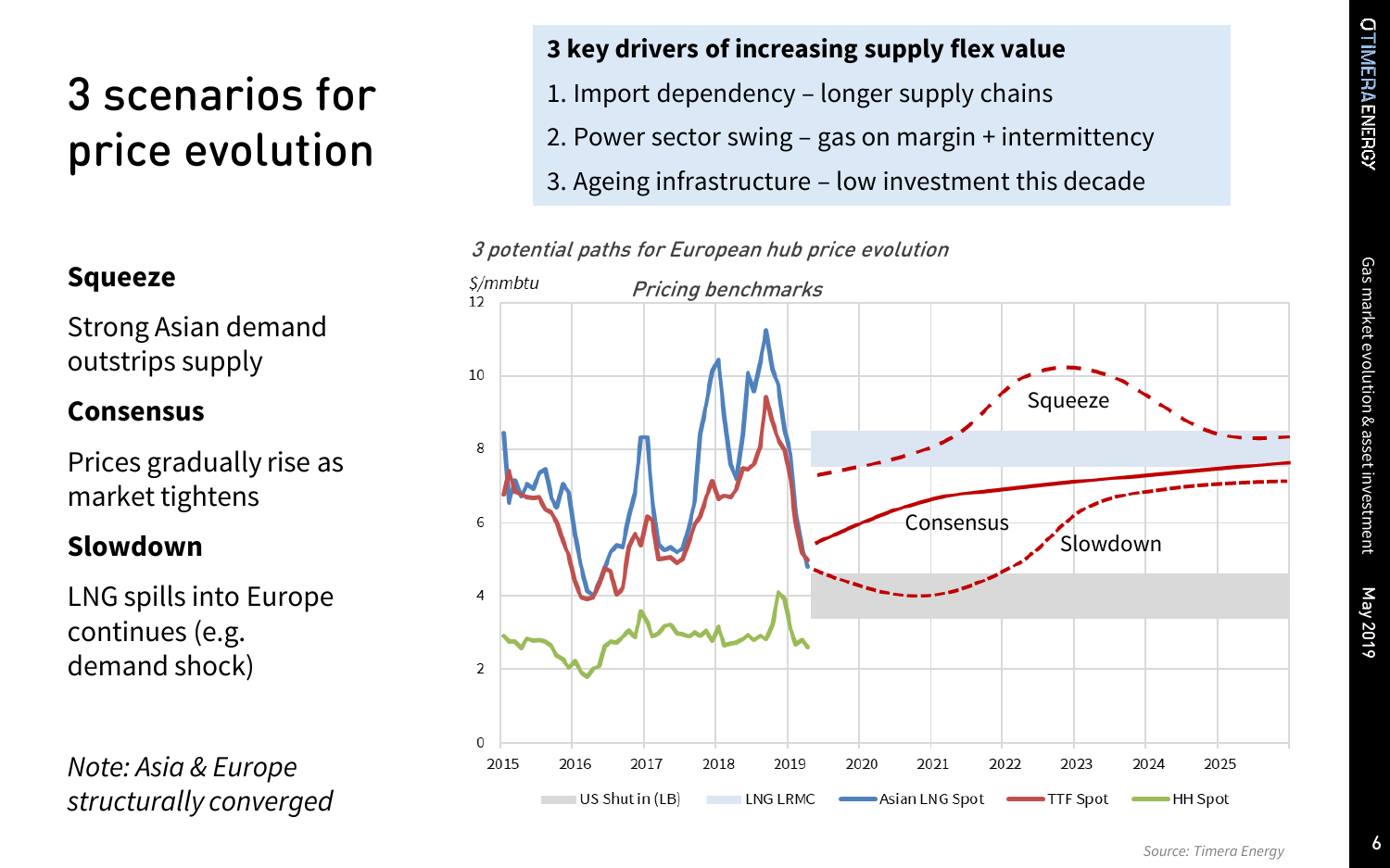# Challenge A: Value capture

## 5 trends impacting gas asset value capture

#### Trend

1<br>2<br>3<br>4<br>5

 $\left(3\right)$ 

 $\left( 5\right)$ 

- Value shifting to prompt
- 'Shock' value rising  $\boxed{2}$ 
	- LT contracts rolling off
	- Flex value recovering

## Optimisation creating value

#### Value capture models *(e.g. pipes, storage, regas)*



#### 5 ways to boost midstream asset value

- **1. Optimise asset variable costs**  (i.e. reduce cost hurdle to capture value)
- **2. Optimise asset supply chain** (e.g. entry/exit, maintenance, fuel gas, linepack)
- **3. Retain asset flexibility into prompt**  (i.e. capturing vs selling out flex value)
- **4. Use hubs to enhance asset flex & services**  (i.e. de -link services from physical asset)
- **5. Broaden/refine capacity product offering**  (e.g. customer netting, virtual products)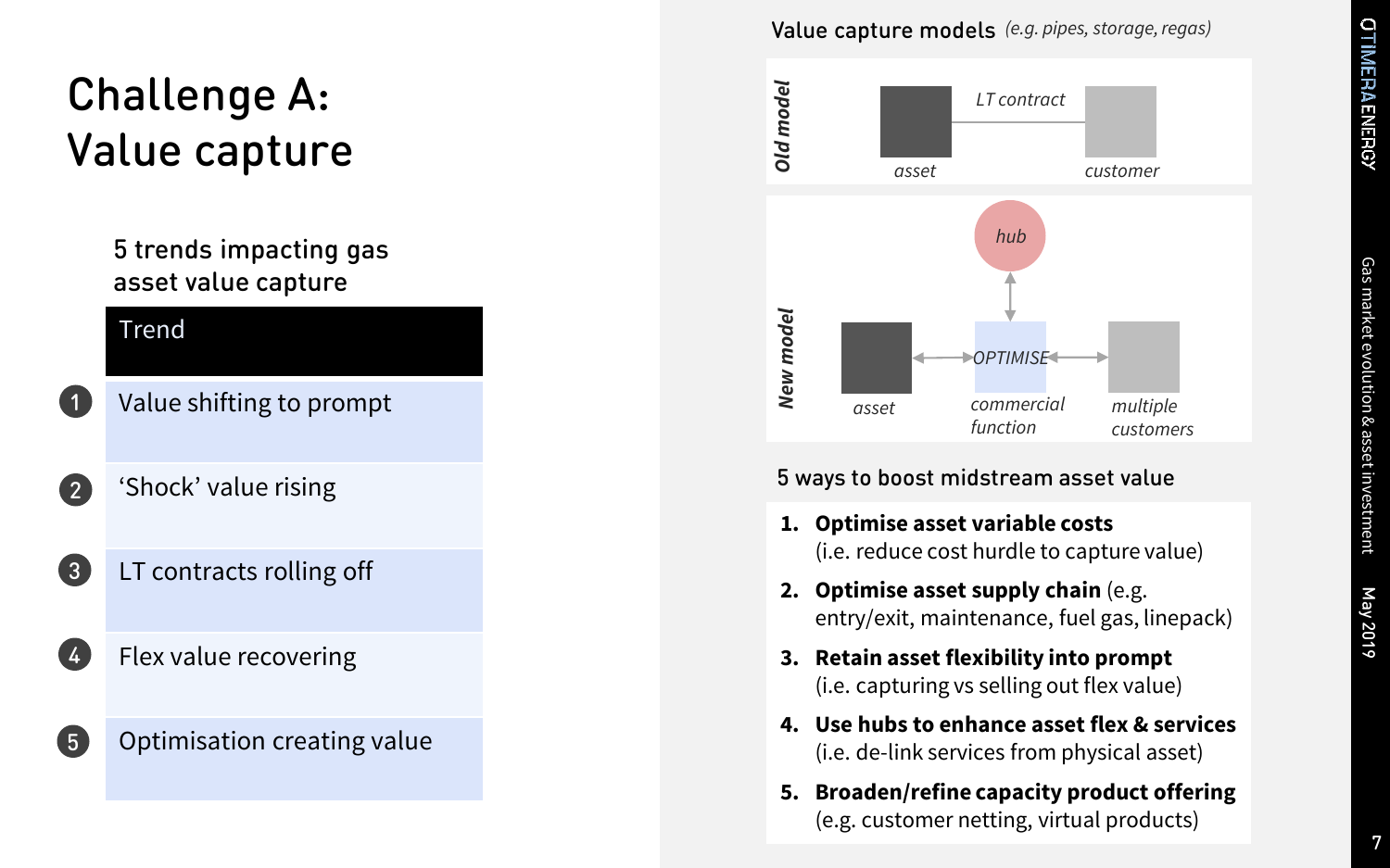May 2019

# Challenge B: Portfolio construction

## 5 trends impacting gas portfolio construction

#### Trend

1<br>2<br>3<br>4<br>5

 $\overline{3}$ 

 $5^{\circ}$ 

 $\overline{2}$ 

Decarbonisation

- Rapid growth of LNG
- Power sector linkage
- From LTCs to trading

## Refocusing in supply chain

#### Gas portfolio evolution: 4 case studies



#### *Expand & diversify \**

- **Power**: acquire retail & generation (e.g. Limejump, First Utility, Sonnen )
- **LNG**: expand supply & trading portfolio (e.g. BG, Shell Canada, Hazira India) *Shell*



#### *Rebrand & diversify*

- **Power**: 20% capex on renewables by 2030 (offshore wind key e.g. Arkona, Dogger Bk)
- **Trading**: expand gas & power trading (e.g. acquisition Danske Commodities)



#### *Split & expand*

- **Trading**: Expand across regions & markets (e.g. US & LNG expansion)
- **LNG**: expand supply & trading portfolio (e.g. Woodside/Pavilion deals, DE regas) *Uniper*

#### *Divest & refocus*



*Engie*

- **Sales**: cut supply chain & regional footprint (e.g. upstream & thermal power sales)
- **Services**: refocus on core infra & services (e.g. grow energy services – Evbox, EPS)

*\*Total following similar strategy*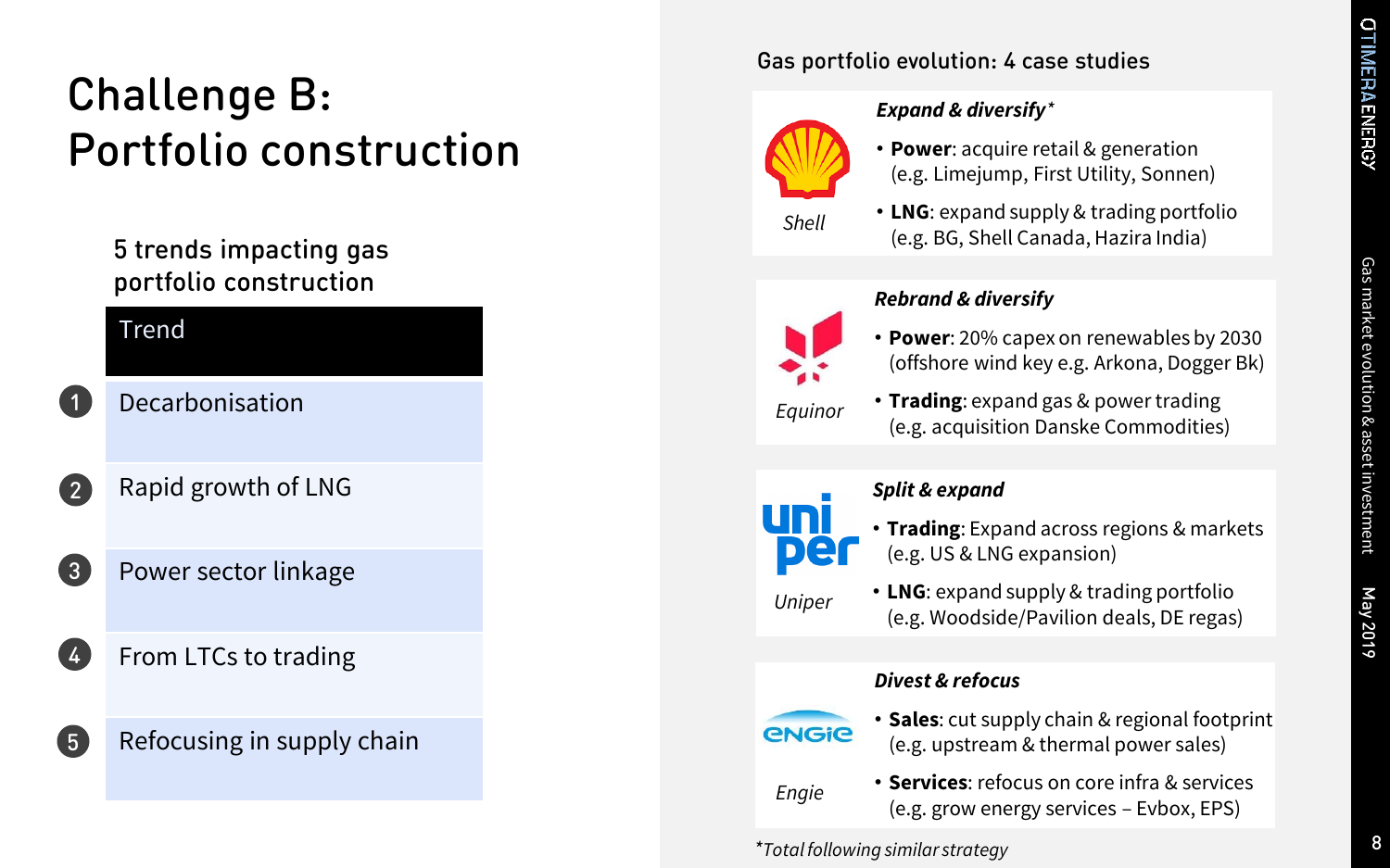# Gas market evolution & asset investment market evolution & asset investment

# Challenge C: Asset investment

## 5 trends impacting gas asset investment

#### Trend

1<br>2<br>3<br>4<br>5

 $\overline{3}$ 

 $5\overline{)}$ 

- Uncertain gas market balance
- LT contract challenge  $\boxed{2}$ 
	- Value shift to prompt
	- Risk/ return profile shift

### Buyer competition



*Quantifying asset value requires probabilistic modelling analysis that captures asset risk/return distribution and impact of contracting strategy.* 

#### 5 drivers of gas asset valuation

- **1. Utilisation** Evolution of supply volumes, routes and flow patterns drive capacity utilisation
- **2. Constraints** System constraints, both physical & contractual, drive capacity value premia
- **3. Flex value** Interaction between physical asset flex & market price signals drives extrinsic value
- **4. Liquidity access** Access to liquid hub price signals drives ability to monetise capacity value
- **5. Risk/return** Ability to quantify asset risk/return distributions & price market risk is a key differentiator between investors (see diagram)